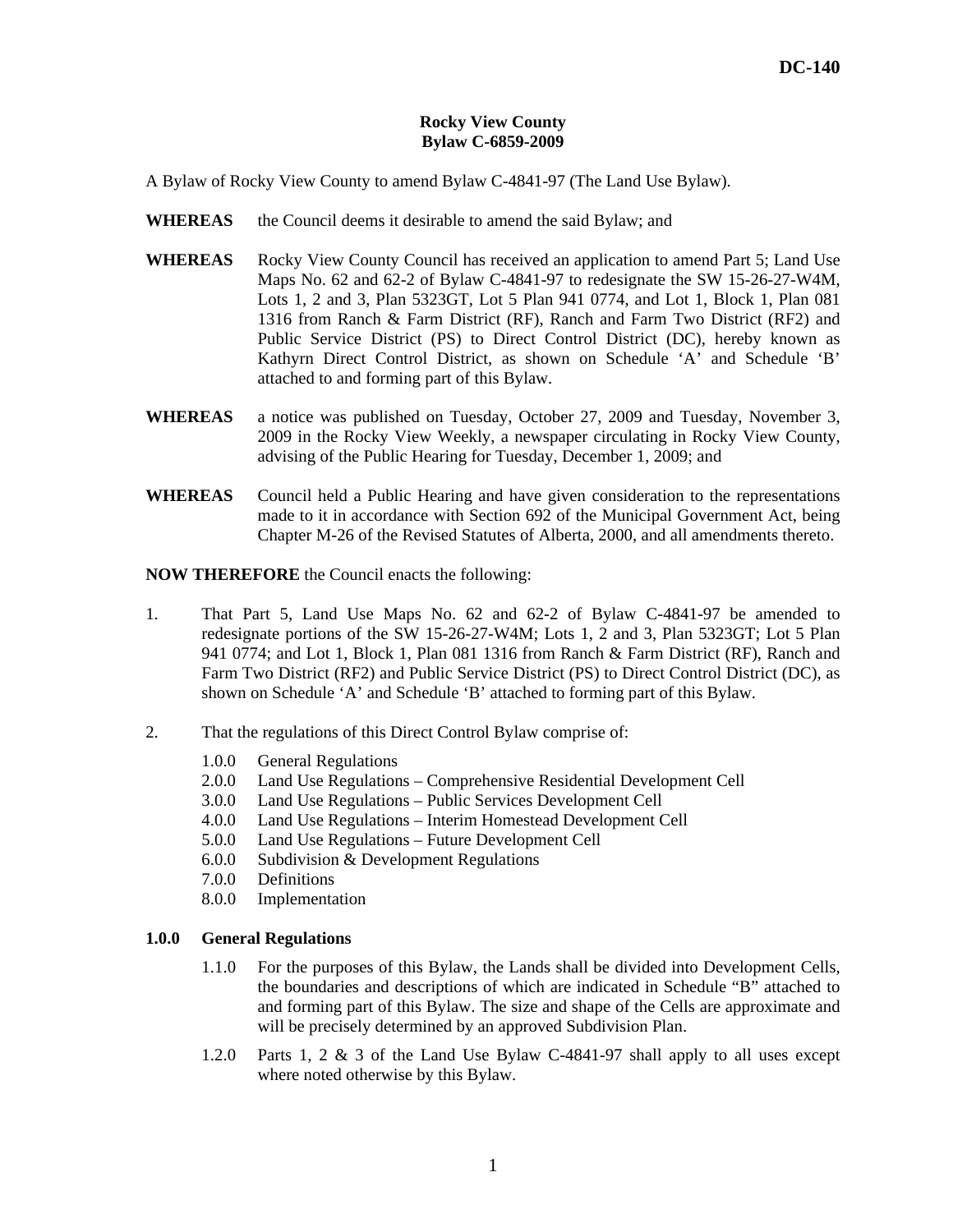- 1.3.0 The Development Authority shall be responsible for the issuance of Development Permit(s) for the Lands subject to this Bylaw.
- 1.4.0 Accessory Buildings, Dwellings, *Single-detached,* Dwellings, *Semi-detached,*  Agriculture, *General*, Home Based Businesses, *Type I,* and Utilities as a component of a Development Agreement or approved Subdivision are deemed approved uses without requirement for a Development Permit when all other criteria of this Bylaw are met.

#### **2.0.0 Land Use Regulations – Comprehensive Residential Development Cell (CRD)**

2.1.0 Purpose and Intent

The purpose and intent of the Residential Development Cell is to provide for comprehensively planned residential uses with a variety of single-family and semidetached dwellings supported by communal potable water, sanitary wastewater servicing and a variety of publicly-accessible recreation amenities.

- 2.2.0 Uses
	- 2.2.1 Accessory Building
	- 2.2.2 Community Sign
	- 2.2.3 Child Care Facility
	- 2.2.4 Dwelling, *Single-detached*
	- 2.2.5 Dwelling, *Semi-detached*
	- 2.2.6 Home Based Business, *Type I & Type II*
	- 2.2.7 Public Park
	- 2.2.8 Accessory Dwelling Unit
	- 2.2.9 Show Home
	- 2.2.10 Utilities

### 2.3.0 Minimum Requirements

2.3.1

|                    | <b>SINGLE FAMILY</b>                                      |                         | <i><b>SEMI-DETACHED</b></i>                            |              |
|--------------------|-----------------------------------------------------------|-------------------------|--------------------------------------------------------|--------------|
|                    | <b>DWELLING</b>                                           |                         | <b>DWELLING</b>                                        |              |
| Min. Parcel Size   | 696.8 m <sup>2</sup> (7,500 ft <sup>2</sup> ) or 0.068 ha |                         | 418 m <sup>2</sup> (4,500 ft <sup>2</sup> ) or 0.04 ha |              |
|                    | $(0.17 \text{ ac})$                                       |                         | $(0.10 \text{ ac})$                                    |              |
| Min. Lot Width     | $15.24 \text{ m} (50)$                                    | $18.29 \text{ m} (60)$  | $9.14 \text{ m} (30 \text{ ft})$                       |              |
|                    | ft)                                                       | ft)                     |                                                        |              |
| Min. Front Yard    | 4 m (13.12 ft)                                            | $6 \text{ m}$ (19.7 ft) | $4 \text{ m} (13.12 \text{ ft})$                       |              |
| Min. Rear Yard     | $15 \text{ m} (49.2 \text{ ft})$                          |                         |                                                        |              |
| Min. Side Yard     | $1.5 \text{ m} (5 \text{ ft})$                            |                         | $1.5 \text{ m} (5 \text{ ft})$                         | 0 m on party |
|                    |                                                           |                         |                                                        | wall side    |
| Minimum habitable  | $92.9^2$ (1,000 ft <sup>2</sup> )                         |                         |                                                        |              |
| floor area,        |                                                           |                         |                                                        |              |
| excluding basement |                                                           |                         |                                                        |              |

- 2.3.2 Minimum Side Yard (Accessory Building): 1 m (3.28 ft)
- 2.3.3 Minimum Rear Yard (Accessory Building): 1.2 m (4 ft)
- 2.3.4 Minimum Off-Street Parking: 2 per Dwelling Unit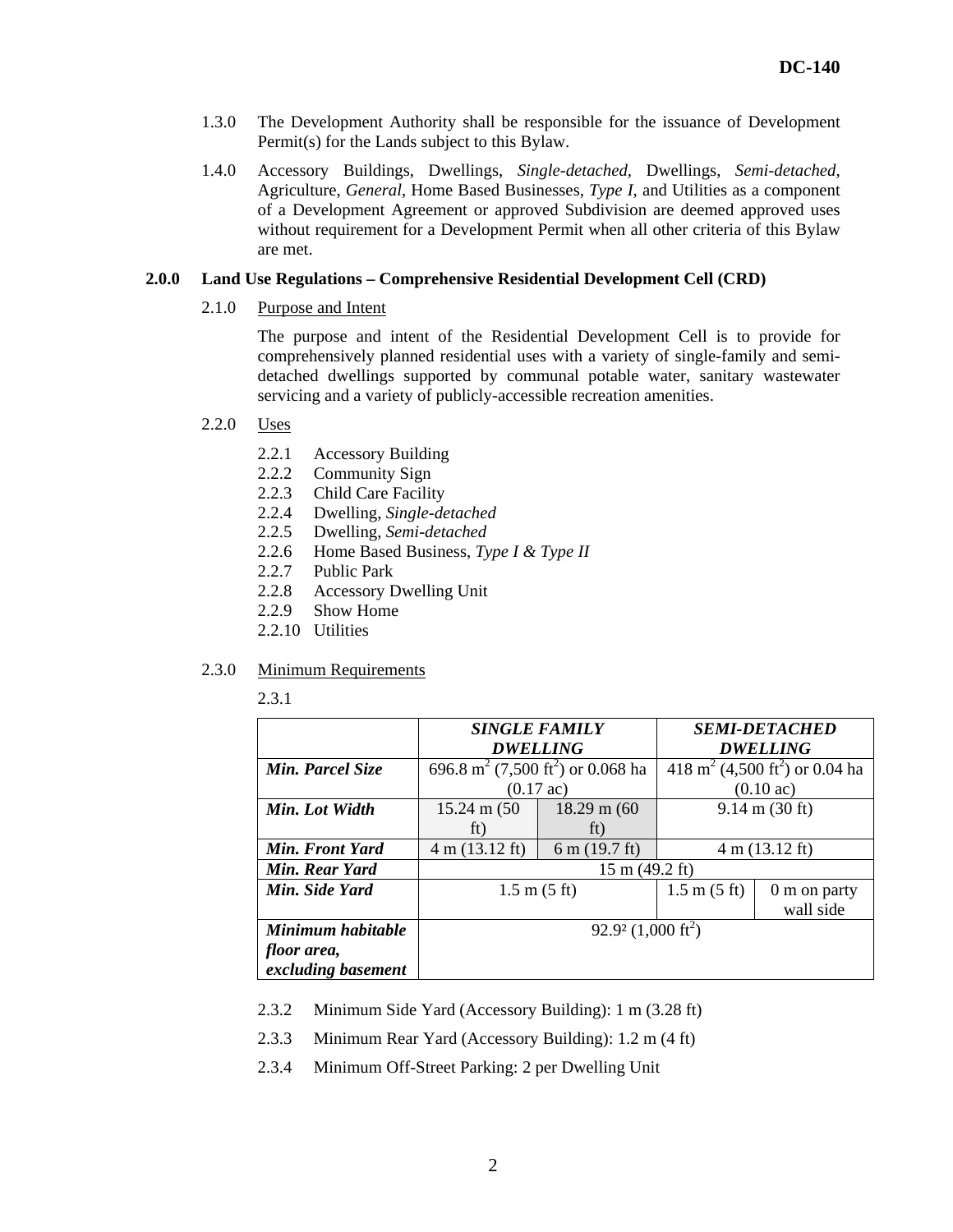- 2.4 Maximum Requirements
	- 2.4.1 Maximum height of buildings Principal Building: 11.0 m (36.09 ft) Accessory Building: 5.5 m (18.04 ft)
	- 2.4.2 Maximum Number of Lots: 175
	- 2.4.3 Maximum Number of Dwelling Units per Lot: 1
	- 2.4.4 Maximum Total Site Coverage (All Buildings): 35 %
- 2.5.0 Special Regulations
	- 2.5.1 The driveway connecting a garage to an road, *internal subdivision* shall be a minimum length of 6.0 m (19.75 ft) when measured from the back of a curb or back of sidewalk (whichever is greater) to the closest portion of the garage.
	- 2.5.2 The driveway connecting a garage to a rear lane shall either be a minimum of 1.2 m (4 ft) or greater than (or equal to) 6.0 m (19.75 ft).
	- 2.5.3 Accessory Buildings are not permitted within the Front Yard of any lot containing a Dwelling Unit.
	- 2.5.4 Notwithstanding 2.4.3, Accessory Dwelling Units (ADU) may be permitted subject to the following criteria:
		- 2.5.4.1 only permitted within residential parcels containing single-detached dwellings;
		- 2.5.4.2 must be contained within the principal building or as part of a detached garage;
		- 2.5.4.3 when contained within a principal building, shall be accessed through a side or rear entrance (or via a common landing);
		- 2.5.4.4 shall be designed to blend with the architectural character of the principal building;
		- 2.5.4.5 shall be serviced with utilities which are connected with the principal building;
		- 2.5.4.6 shall be restricted in size to a maximum of 80 m<sup>2</sup>;
		- 2.5.4.7 Section 28.4 of Land Use Bylaw C-4841-97 is applicable, unless otherwise stated in this Bylaw;

#### **3.0.0 Land Use Regulations – Public Services Development Cell**

3.0.0 Purpose & Intent

The purpose and intent of the Public Services Development Cell is to provide for publicly-accessible community amenities including: Institutional, Educational, Recreational and Community uses as well as Utility Infrastructure and related uses required to service the development.

- 3.1.0 Uses
	- 3.1.1 Accessory Buildings
	- 3.1.2 Arts & Cultural Center
	- 3.1.3 Athletic & Recreation Services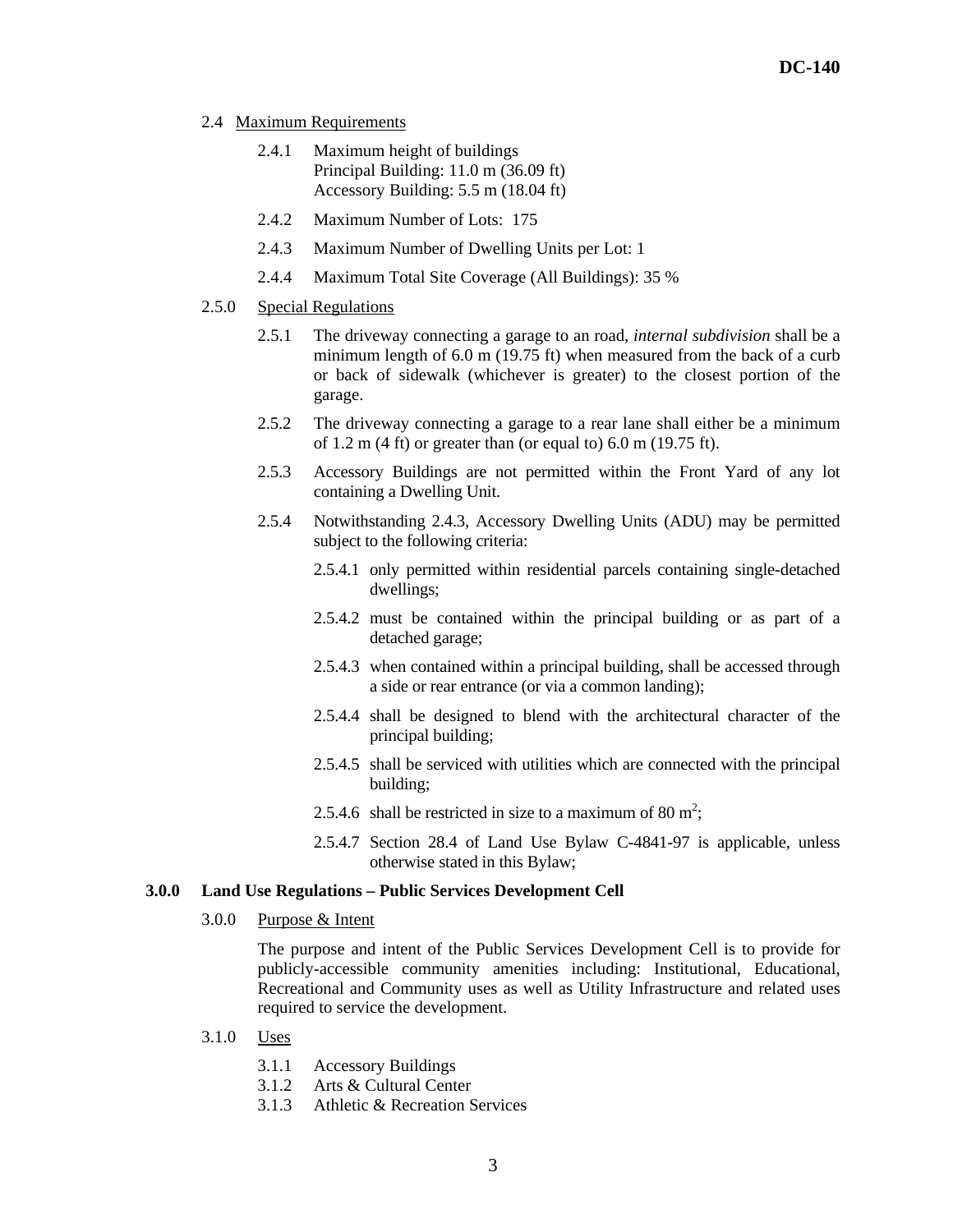- 3.1.4 Commercial Communication Facilities (*Type 'A', Type 'B'*)
- 3.1.5 Community Garden
- 3.1.6 Indoor Participant Recreation Services
- 3.1.7 Public or Quasi-Public Building
- 3.1.8 Public Park
- 3.1.9 Recycling Collection Point
- 3.1.10 School, *Public or Separate*
- 3.1.11 Signs
- 3.1.12 Utilities
- 3.2.0 Minimum Requirements
	- 3.2.1 Front Yard Setbacks Minimum: 15 m (49.2 ft) from any road, *municipal* Minimum: 6 m (19.7 ft) from any road, *internal subdivision*
	- 3.2.2 Side Yard Setbacks Minimum: 15 m (49.2 ft) from any road, *municipal* Minimum: 0 m (0 ft) where yard abuts another parcel within the same Development Cell Minimum: 3 m (9.8 ft) all others
	- 3.2.3 Rear Yard Setbacks Minimum: 8 m (26.2 ft)
- 3.3.0 Maximum Requirements
	- 3.3.1 Maximum height of buildings Principal Building: 12 m (39.4 ft) Accessory Building: 5.5 m (18ft)

# **4.0.0 Land Use Regulations – Interim Homestead Development Cell**

4.1.0 Purpose & Intent

The purpose and intent of the Interim Homestead Development Cell is to facilitate title separation of the existing 'farm-related' residential building site within the SW 15-26-27-W4 pending its eventual redevelopment with comprehensive residential subdivision.

- 4.2.0 Uses
	- 4.2.1 Accessory Buildings *less than*  $500 \text{ m}^2 (5,382 \text{ ft}^2)$
	- 4.2.2 Dwelling, *Single Detached*
	- 4.2.3 Agriculture, *General*
	- 4.2.4 Home Based Business, *Type I & II*
	- 4.2.5 Keeping of livestock at a density of no greater than 2 animals per 1.6 ha (4.0 ac) on parcels 1.6 ha (4.0 ac) or more
- 4.3.0 Minimum and Maximum Requirements
	- 4.3.1 Minimum Parcel Size: 8.1 ha (20 ac)
	- 4.3.2 Front Yard Setback *(abutting Highway 566)*  Minimum: 45.0 m (147.6 ft)
	- 4.3.3 Side Yard Setback Minimum: 6.0 m (19.7 ft)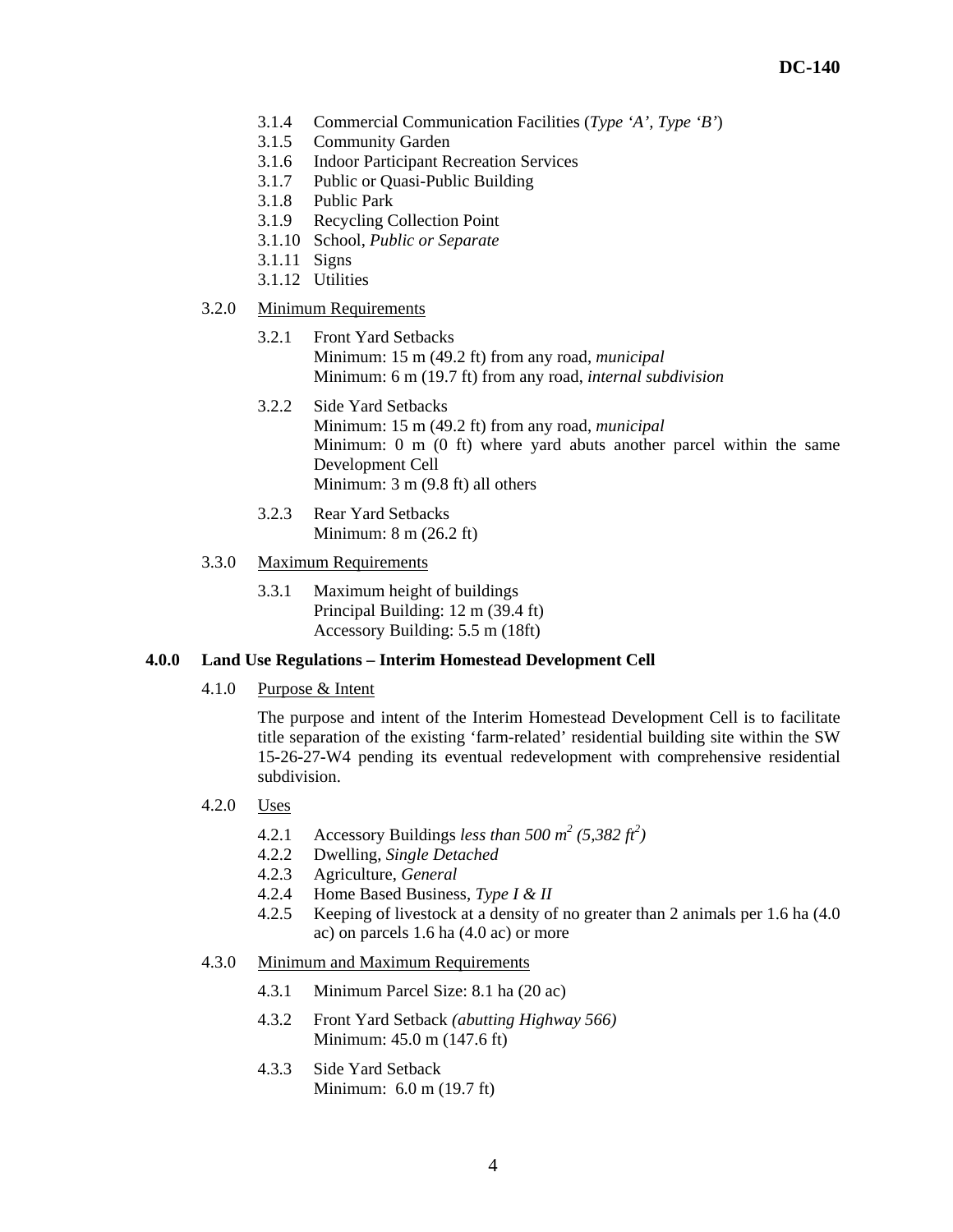- 4.3.4 Rear Yard Setback (*abutting the internal subdivision road)* Minimum: 45.0m (147.6 ft)
- 4.3.5 Minimum Habitable Floor Area (excluding basement):  $92.0 \text{ m}^2 (990.3 \text{ ft}^2)$
- 4.3.6 Maximum Number of Lots: 1
- 4.3.7 Maximum Number of Dwellings per Lot: 2
- 4.3.8 Maximum height of buildings Principal Building*:* 10.0 m (32.8 ft) Accessory Building*:* 5.5 m (18.0 ft)

#### **5.0.0 Land Use Regulations – Future Development Cell**

5.1.0 Purpose & Intent

The purpose and intent of the Future Development Cell is to provide for general agricultural and utility service infrastructure uses pending the site's eventual redevelopment with future comprehensive residential redesignation and subdivision approval processes.

- 5.2.0 Uses
	- 5.2.1 Agriculture, *General*
	- 5.2.2 Keeping of livestock at densities no greater than two (2) animal units per 1.6 ha (4.0 ac) on parcels 1.6 ha (4.0 ac) or more
	- 5.2.3 Utilities
- 5.3.0 Minimum and Maximum Requirements
	- 5.3.1 Minimum Parcel Size: 3.23 ha (8 ac)
	- 5.3.2 Maximum Number of Lots: 5

## **6.0.0 Subdivision & Development Regulations**

- 6.1.0 No subdivision proposing the creation of residential lots shall be endorsed by the County until:
	- 6.1.1 The Municipal Government Act and Subdivision and Development Regulations, and the County's Servicing Standards for Subdivision and Road Construction, have been adequately addressed.
	- 6.1.2 The Applicant has prepared and submitted a Landscaping & Public Amenities Plan affecting proposed improvements within the Municipal Reserve parcels (MR), and the landscaped berm, prepared by a qualified professional, in a form satisfactory to the County.
	- 6.1.3 The Applicant has prepared an encumbrance to be registered against each lot referencing Architectural Controls as per Policy 11.1.1 of the Hamlet of Kathyrn Conceptual Scheme's Appendix 'A'.
	- 6.1.4 The Applicant has prepared an encumbrance to be registered against each lot referencing the roles and responsibilities of the Kathyrn Home Owner's Association as per Policy 5.2.2 of the Hamlet of Kathyrn Conceptual Scheme's Appendix 'A'.

### **7.0.0 Definitions**

 7.1.0 Unless otherwise defined in this Bylaw, all words and uses shall be defined as per Section 8 (Definitions) of Bylaw C-4841-97, as amended;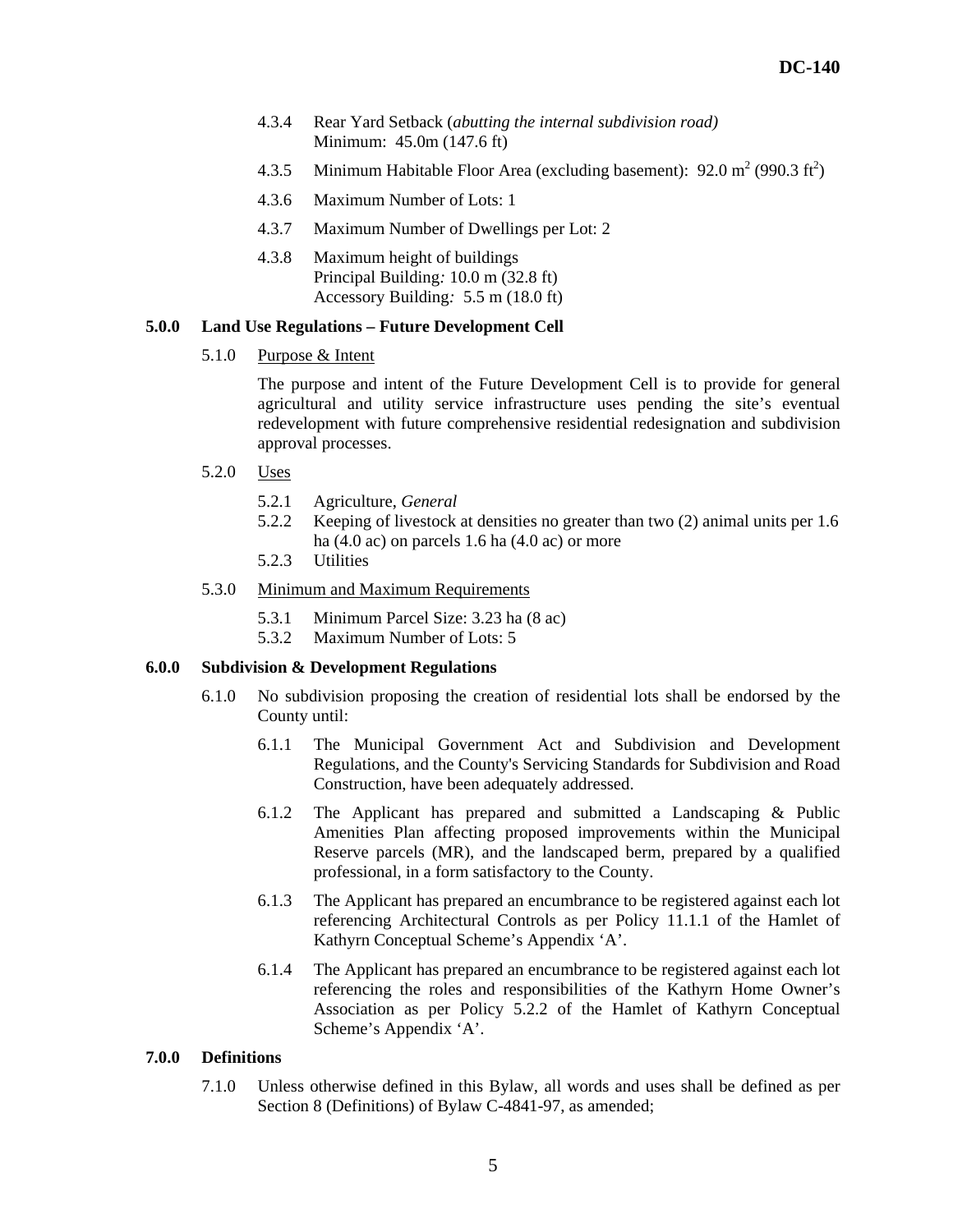- 7.2.0 *"Accessory Dwelling Unit"* means a subordinate self-contained area within a single family residence or accessory building having complete provision for residential living by the occupants of said area including living, sleeping, kitchen and sanitary facilities. For purposes of this Bylaw, *Accessory Dwelling Units* are not considered to be a *Dwelling Unit* and shall not be included as part of the maximum # of lots permitted by Section 2.4.2;
- 7.3.0 "*Community Garden*" means an area of publicly-owned land cultivated by members of the community including individual plots to be rented to local gardeners by the Kathyrn Home Owner's Association for a fee, all subject to the terms of a Lease Agreement with the County.
- 7.4.0 *"Community Sign"* means a sign displaying the name of the community or communities within portions of Section 15 & 16-26-27-W4M;
- 7.5.0 *"Development Cell"* means an area of land that may contain a number of uses as defined in this Bylaw and which are identified in Schedule "B";
- 7.6.0 *"Landscaping & Public Amenities Plan"* means a Plan, prepared by a qualified professional, to describe all recreational amenities planned within the site, a description of which amenities will be accessible to the general public and a detailed Site Plan illustrating their location and configuration.
- 7.7.0 *"Lot Width"*  is the length of a line drawn from one side property line to the opposite side property line, measured from the respective 6 m setback points from the front property line;
- 7.8.0 *"Utilities"* means facilities and infrastructure required for potable water treatment & distribution, wastewater collection & distribution, stormwater collection & distribution, waste management, natural gas, electricity, cable and telecommunication transmission lines and related facilities and relevant appurtenances necessary to service the development cells or portions thereof in the area covered by the Bylaw.

#### **8.0.0 Implementation**

8.1.0 This Bylaw comes into effect upon the date of its third reading.

# **DIVISION: 6 2009-RV-054 File: 06215002/005/007/008/009/010/011**

First reading passed in open Council, assembled in the City of Calgary, in the Province of Alberta, on Tuesday, October 20, 2009, on a motion by Councillor Boehlke.

Second reading passed in open Council, assembled in the City of Calgary, in the Province of Alberta, on Tuesday, December 1, 2009, on a motion by Councillor Boehlke.

Third reading passed in open Council, assembled in the City of Calgary, in the Province of Alberta, on Tuesday, December 1, 2009, on a motion by Councillor Rheubottom.

REEVE OR DEPUTY REEVE MUNICIPAL SECRETARY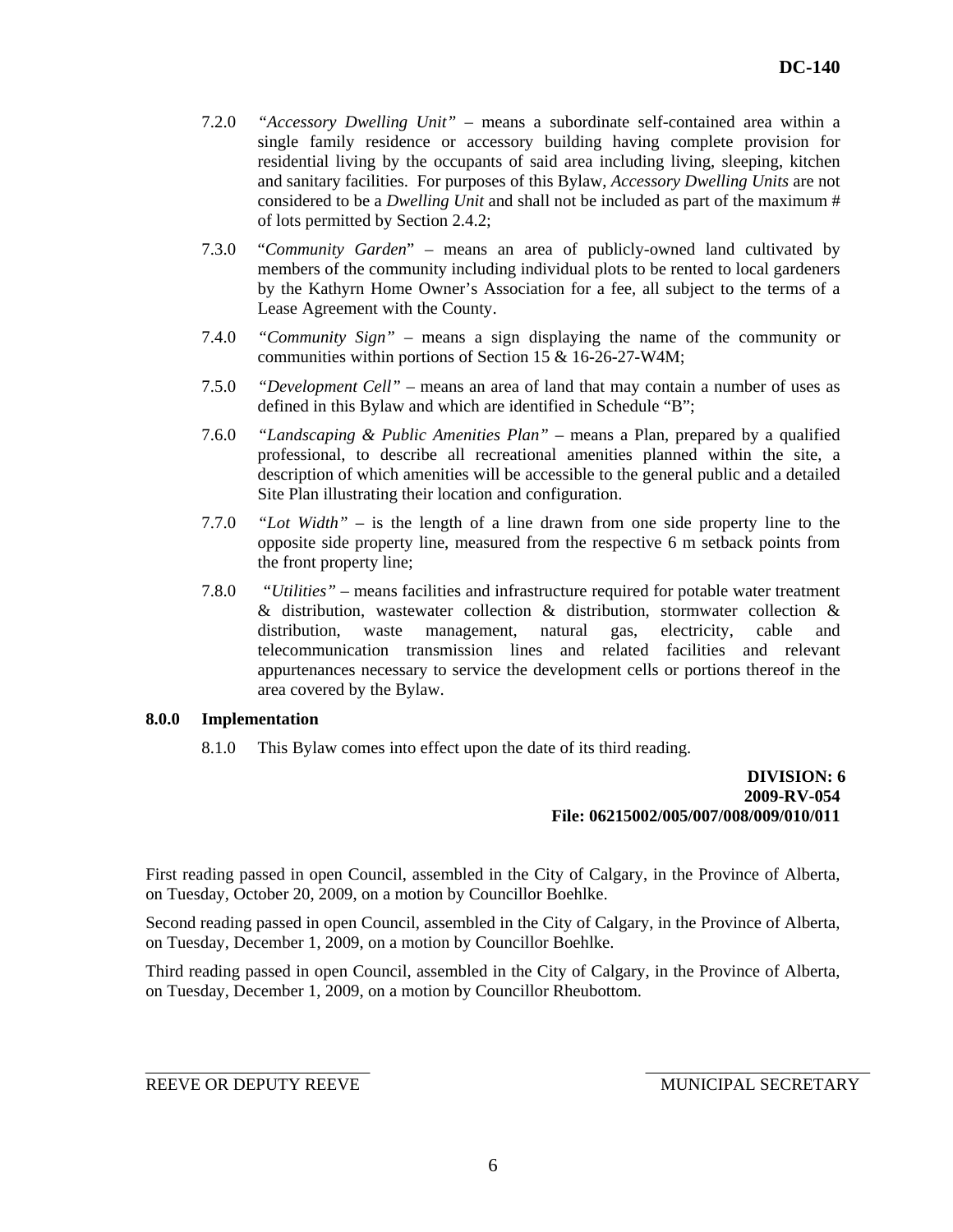